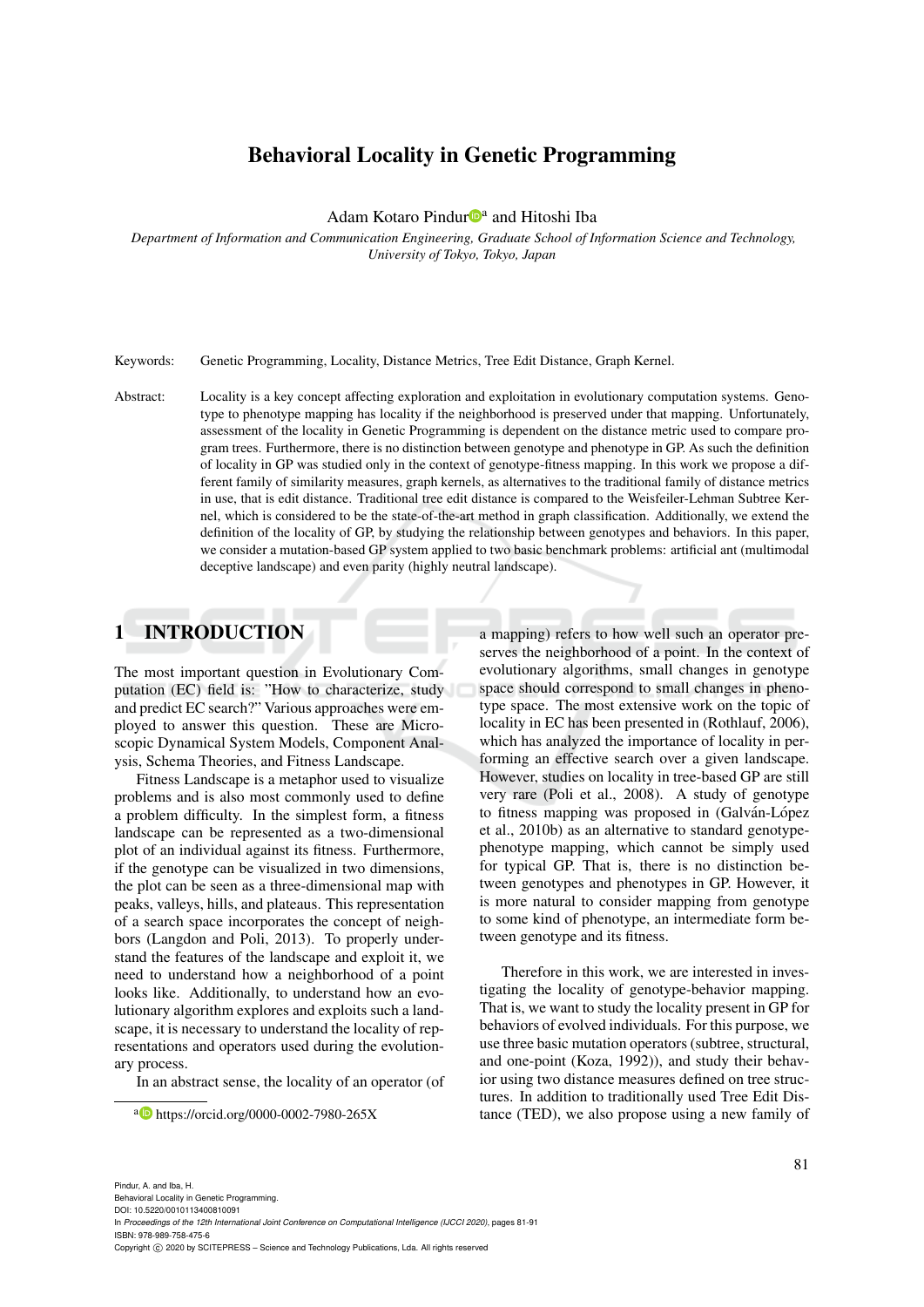similarity measures, referred to as Graph Kernels. Localities of these operators are studied for artificial ant problem (with multimodal landscape (Langdon et al., 1998)) and even parity problem (with neutral landscape (Galvan-Lopez, 2009)).

## 2 PRELIMINARIES

### 2.1 Locality

The locality is an essential concept in EC, which affects how an algorithm explores and exploits the search space. In the sense of EC, a genotype to phenotype mapping has locality if the neighborhood is preserved under that mapping. The study of locality is important for two reasons: (i) locality can be used as an indicator of problem difficulty; (ii) to successfully search the space, a small change in genotype should result in a small change of fitness.

In (Rothlauf, 2006) definition of locality assumes that a distance measure exists on both genotype and phenotype spaces. Additionally, it should be possible to define the neighborhood in terms of minimum distance. There are two types of locality: low and high. A representation is said to have a high locality if neighboring genotypes correspond to neighboring phenotypes. Conversely, in representation with a low locality, neighboring genotypes do not correspond to neighboring phenotypes. According to (Galván-López et al., 2010b), representations with high localities are more efficient at evolutionary search. That is, any search operator has the same effect in both the genotype and phenotype space. In this case, the problem difficulty is unchanged.

On the other hand when the locality is low, (Jones et al., 1995) considers three categories:

- 1. easy, fitness is positively correlated with the distance to the global optimum,
- 2. difficult, there is no correlation between fitness and distance from the global optimum,
- 3. misleading, fitness is negatively correlated with the distance to the global optimum.

If a given problem is easy, then the low locality representation will make it harder, that is, will convert the problem type to difficult. This is the result of the uncorrelated fitness landscape of the low locality representations, which randomizes the search. If a problem is difficult, then the difficulty is unchanged. In rare cases, there are representations that can convert a problem from difficult to easy. Finally, if the problem is of the third category, a low locality representation will convert it to a difficult problem. That is, the

problem becomes easier because the search is more random.

In Genetic Programming, there is no distinction between genotypes and phenotypes, therefore, the locality in GP was studied in terms of genotypefitness mapping instead (Galván-López et al., 2010a; Galván-López et al., 2010b).

### 2.2 Distance Metrics

For evolutionary algorithms with simple genotypes, such as genetic algorithms with binary representation, distance can be evaluated using Hamming distance (Belea et al., 2004). On the other hand, when the genotype becomes more complex, e.g. trees in GP, then more sophisticated methods are necessary. The most commonly used dissimilarity measures in EC belong to the family of edit distances (Gustafson and Vanneschi, 2008).

Another set of methods that are used in evaluating distance between trees are various tests for isomorphism. In (Burke et al., 2004), they are referred to as pseudo-isomorphisms, which were found by defining a three-tuple of  $\langle$  terminals, non-terminals, depth $\rangle$ . Approaches, such as genetic markers (Burks and Punch, 2015) and hybrid methods (Kelly et al., 2019), belong to this group of methods. In this setting, two trees are the same if and only if their respective tuples are the same. These methods are used because exact tests for isomorphism were, and in some cases still are, too computationally expensive. ATION

Lastly, a new class of algorithms for graph comparisons have been proposed and improved over time. These methods are referred to as graph kernels and are widely used in fields such as chemoinformatics, bioinformatics, and natural language processing (Nikolentzos et al., 2019). While these methods were developed for use with more complex graphs, they can also be used for simpler structures. In this context, GP syntax trees can be defined as connected acyclic graphs, therefore, graph kernels can be used as a distance metric.

The following subsections provide a brief introduction to the topics of (i) edit distance; (ii) kernel methods; and (iii) graph kernel methods.

#### 2.2.1 Edit Distance

Edit distance is a family of distance metrics defined on non-vectorial data, such as strings, trees, and graphs. The Levenshtein distance is a well-known edit distance method, which is used to measure the distance between two sequences, for example, strings. The distance between two strings is given by the minimum number of operations, insertion, deletion, or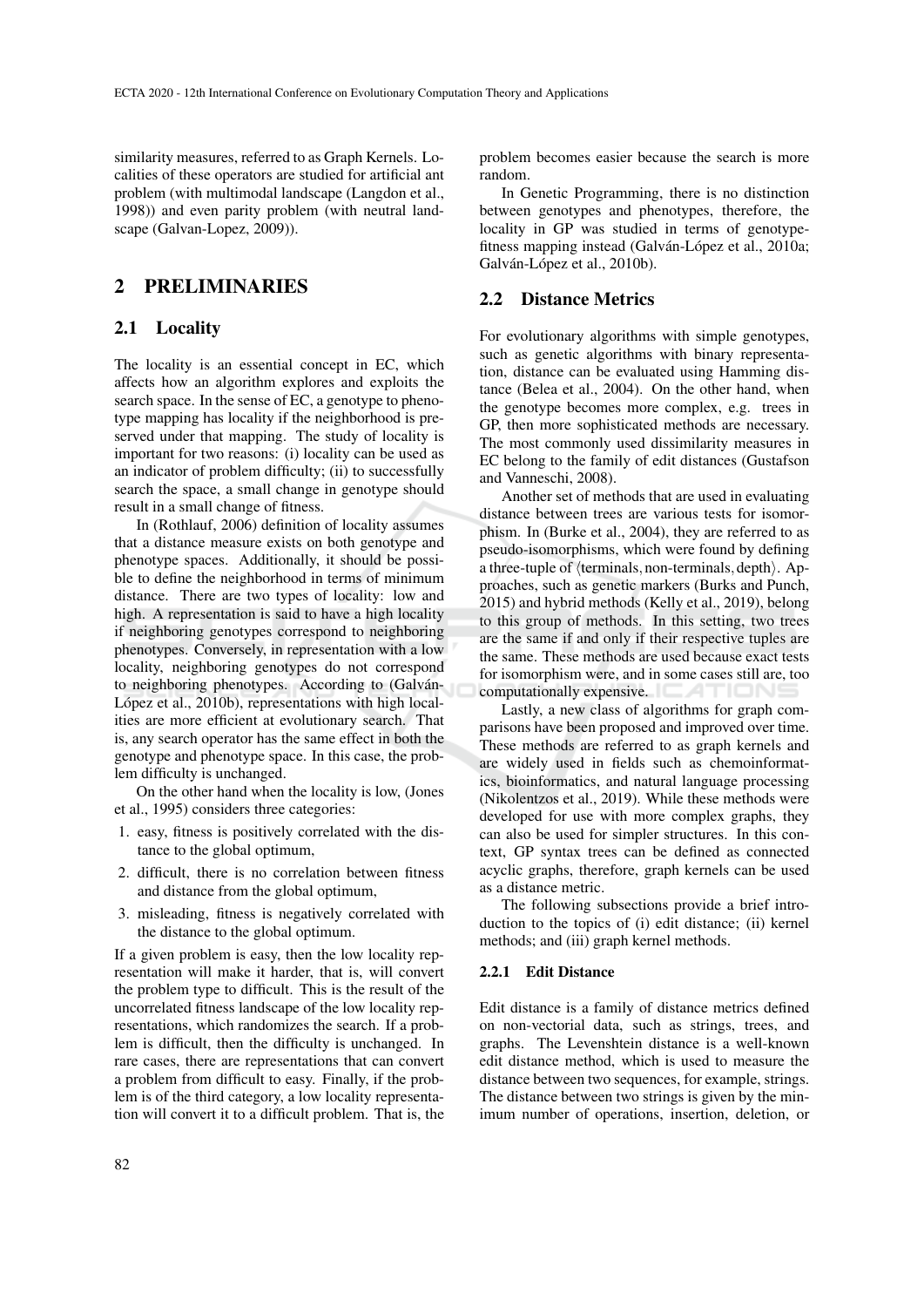substitution, required to transform one string to another.

Generalization of the edit distance for more complex data structures, namely trees, was introduced in (Tai, 1979) and was later referred to as Tree Edit Distance (TED). Edit distance was introduced to the field of EC as a distance metric in (O'Reilly, 1997), to measure the degree of dissimilarity between two tree-like structures. More formally, let  $G$  and  $G'$  be two rooted trees where each vertex is assigned a label from alphabet Σ. The edit distance between these two trees is the minimum cost of transforming  $G$  into  $G'$  using a sequence of operations (single operation per node): (i) substitution of a node  $\nu$ , that is, change its label; (ii) deletion of the node  $\nu$  and resetting the children as the children of  $v$ 's parent; and (iii) insertion of a node *v*, as a reverse of the deletion operation.

#### 2.2.2 Graph Kernel Methods

Classical learning algorithms use instances, e.g.  $x, x'$ in non-empty set *X*, through an inner product  $\langle x, x' \rangle$ . This can be interpreted as a distance, or similarity between instances  $\bar{x}$  and  $\bar{x}$ <sup>'</sup>. The biggest advantage of kernel methods is that they can operate on any type of data. The input space  $X$  is not restricted to vector space, and it can be applied to structured domains, such as strings or graphs. Kernels can be used on structured data as long as an appropriate mapping to RKHS  $\mathcal H$  can be found, that is  $\phi : \mathcal X \to \mathcal H$ . However, the structure of the graph is invariant to permutations of its representations. That is, the ordering of the nodes and edges does not change the structure of the graph. Therefore, similarity measures also have to take into account this property. Various paradigms were proposed to evaluate similarity in such a way. These methods can be roughly divided into following subgroups: neighborhood aggregation methods, assignment kernels, matching-based kernels, walks and paths based kernels, and finally subgraph patternbased kernels (Kriege et al., 2020). The last paradigm seems to be the most natural way to define kernel methods on structured data. This class of functions is based on the decomposition of the object into substructures, e.g. subgraphs or vertices, which are then compared by applying existing kernels. Such kernels are referred to as *R* -convolution kernels.

#### 2.2.3 Weisfeiler-Lehman Framework

The Weisfeiler-Lehman algorithm/framework was inspired by the Weisfeiler-Lehman's graph isomorphism test, also known as "naive vertex refinement". This framework can be applied to any graph kernel, such as the shortest path or subtree kernel (Sher-

vashidze et al., 2011). Among those, the Weisfeiler-Lehman subtree kernel is considered to be the stateof-the-art algorithm in graph classification. The key idea of this algorithm is to augment labels of each node with so-called multiset label consisting of the original label of the vertex and sorted labels of its neighborhood. This newly created multiset is then compressed, resulting in a new and short label (shown in Figure 1). Relabeling procedure is repeated for *h* iterations, and two nodes from different graphs will match if and only if they have identical multiset labels. Formally, the Weisfeiler-Lehman Framework can be defined as follows:

Definition 1. (Weisfeiler-Lehman Framework) *(Nikolentzos et al., 2019)*

*Let k be any kernel for graphs, that we will call the base kernel. Then the Weisfeiler-Lehman kernel with h iterations with the base kernel k between two graphs G and G*<sup>0</sup> *is defined as:*

$$
k_{WL}(G, G') = k(G_0, G'_0) + k(G_1, G'_1) + \cdots + k(G_h, G'_h),
$$
\n(1)

*where h is the number of Weisfeiler-Lehman iterations, and*  $\{G_0, G_1, \ldots, G_h\}$  *and*  $\{G'_0, G'_1, \ldots, G'_h\}$  *are the Weisfeiler-Lehman sequences of G and G', respectively.*

The above definition states, that any graph kernel which considers graphs with discrete node labels can take advantage of the Weisfeiler-Lehman framework. Furthermore, if the base kernel compares subtrees of two graphs  $G$  and  $G'$ , then the method is referred to as the Weisfeiler-Lehman Subtree Kernel. For further information (on both theory and implementation), see (Nikolentzos et al., 2019) and (Kriege et al., 2020).

### 3 EXPERIMENTAL SETUP

Many studies try to improve GP, by incorporating semantic information during exploration and exploitation of the search space (Vanneschi et al., 2014). Unfortunately, most studies are purely empirical with no theoretical backing. Most of the works are based on experience rather than mathematics. To solve this issue, a lot of work was done to understand how the locality of both representations and genetic operators affect the problem difficulty. This approach, while being straightforward for simple structures used in GAs, is troublesome when applied to tree-based GP. Genotype to phenotype mapping cannot be simply studied, as there is no clear distinction between representation (genotype) and solution (phenotype). Therefore, most works consider genotype-fitness mapping. However, it is more natural to consider mapping from genotype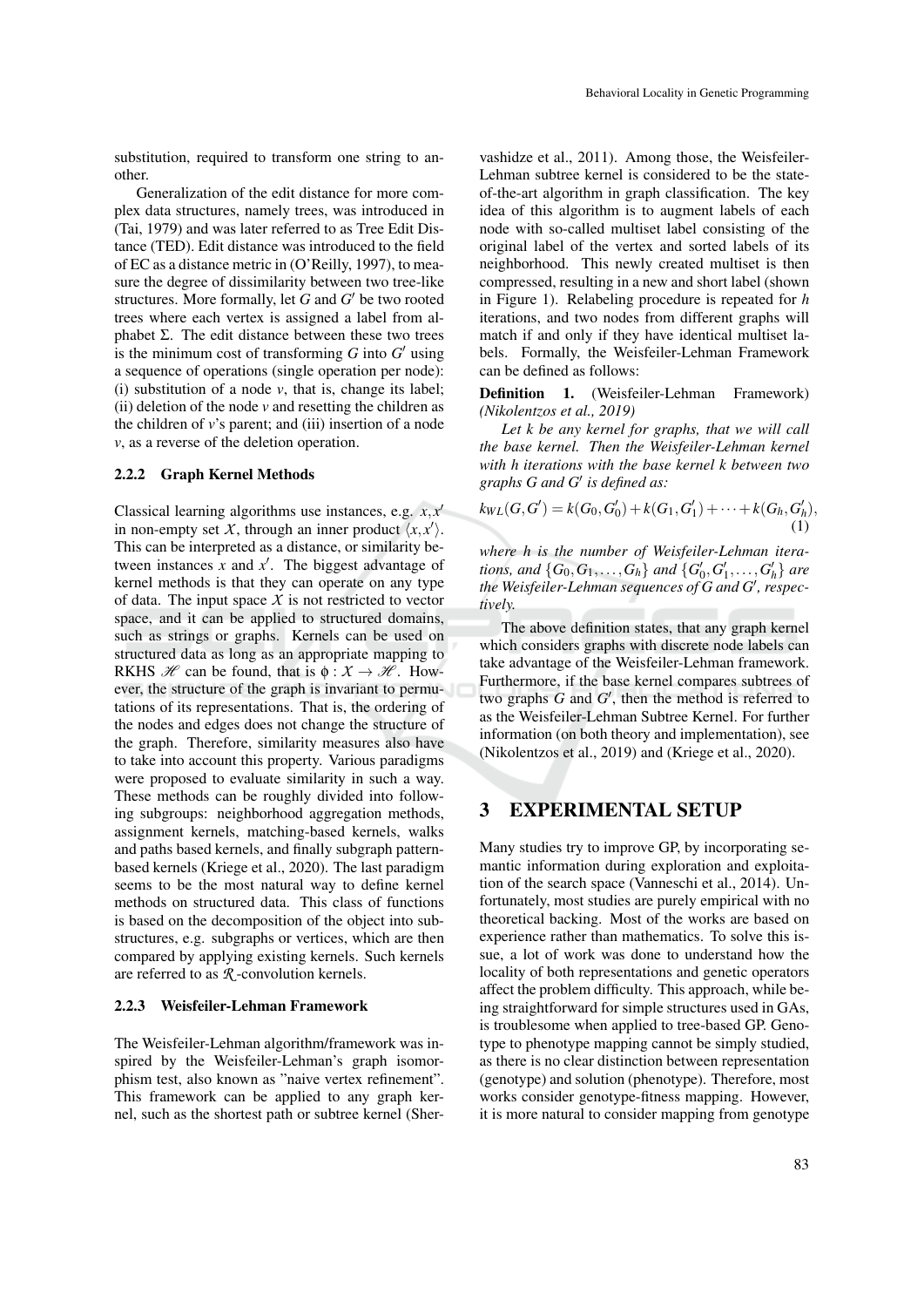

Figure 1: Illustration of the relabeling process used in the Weisfeiler-Lehman subtree kernel for  $h=1$  for two trees  $G$  and  $G^0$ . In the Genetic Programming setting, node labels are first relabeled from mathematical operations into simpler representation, e.g. integers (top). In the following step, node labels are augmented with multiset labels, which consist of the original label of the node and sorted labels of its neighborhood (a tree with multiset labels is presented in the bottom left). Created multiset is compressed by relabeling it with a new label, which did not exist in the original set of labels. Relabeling scheme is presented in the bottom middle, and relabeled trees are shown in the bottom right.

to some intermediate form, such as the behavior of an individual. In this work, we study the locality of genotype to behavior mapping for three basic mutation operators: subtree, structural, and one-point. This is examined for two benchmark problems: (i) Artificial Ant; and (ii) Even-*n*-Parity.

Artificial Ant is often used as a GP benchmark problem. It consists of finding a program that can successfully navigate an artificial ant along a path on a  $32 \times 32$  toroidal grid. The most commonly used trail (called Santa Fe trail) consists of 89 pellets of food, and the number of pellets eaten by an ant is its fitness. Standard set of non-terminals  $F = \{ \text{IfFoodAhead}, \text{prog2}, \text{prog3} \}$  and terminals  $T =$ {Move,Right,Left} is used. In this study we consider the behavior of the artificial ant to be its sequence of moves and positions. That is, each individual in population is associated with a vectors of the form  $(x, y, dir)$ , where  $x, y$  are positions in space and dir is the direction faced by an ant with values: {north, east,south,west}. Program times-out after 600 steps, thus, behavioral differences between the individuals can be determined by simply comparing these vectors.

The goal of the boolean Even-*n*-Parity problem is to evolve a function that returns true if an even number of the inputs evaluates to true, and false otherwise. GP uses set of terminals ( $n = 6$  inputs), and non-terminals  $F = \{NOT, OR, AND\}$ . Fitness of a program is the number of successfull parity evaluations, thus, the maximum fitness is  $2^6 = 64$ . The behavior of a program can be defined in terms of the out-

Parameters Values

| 1 an am curs             | , aracs              |
|--------------------------|----------------------|
| Population size          | 500                  |
| Initialization           | Ramped half and half |
| Max depth                |                      |
| Selection                | Tournament           |
| Size                     |                      |
| Generations              | 50                   |
| Runs                     | 50                   |
| Crossover rate           | 70%                  |
| <b>Mutation</b> rate     | 30%                  |
| Max depth                | 2                    |
| Static tree height limit | 20                   |
|                          |                      |

Table 1: Common GP parameters.

puts it produces. Outputs are recorded as sequences of binary values for each of the test cases used during fitness evaluations. Behavioral differences between the individuals can be calculated by comparing sequences of outputs.

Parameters of the GP used to solve artificial ant and even-6-parity problems are presented in Table 1. Population size was set to 500 and was initialized with ramped half and half method (Koza, 1992). The initial population consists of trees with heights from 1 to 6. Programs were evolved for 50 generations. Crossover rate was set to 70% and parents were selected using tournament selection of size 7. Additionally, individuals were mutated with the probability of 30% using one of the three mutation operators: (i) subtree, replaces a randomly selected subtree with randomly created subtree; (ii) structural, either inflates or deflates the individual; or (iii) one-point, replaces a sin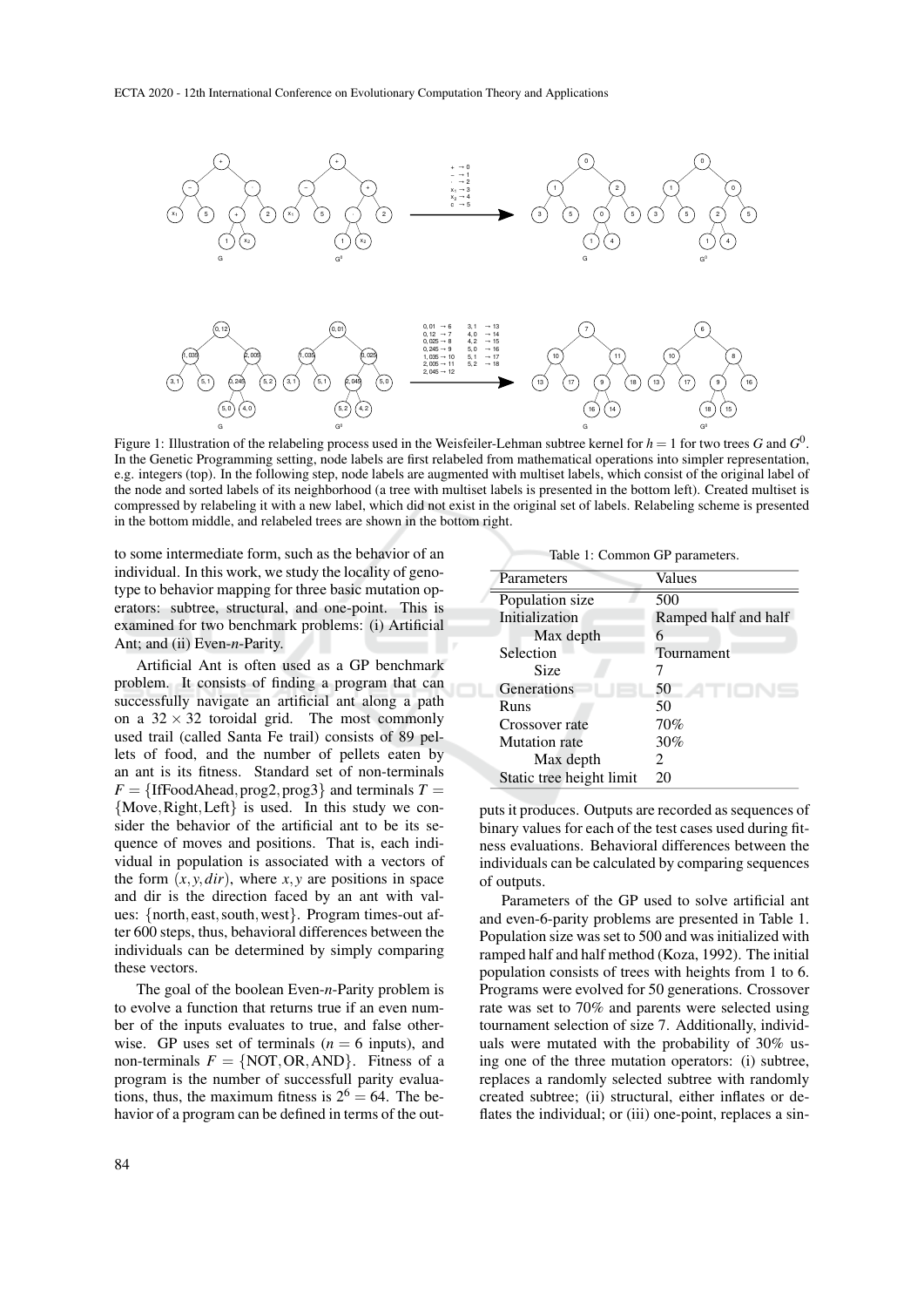gle node in the individual. Subtree mutation was restricted to generating subtrees with a maximum height of 2. To avoid excessive bloat of the trees, a static height limit of 20 was set for a crossover operator. That is, if crossover operation resulted in an offspring with a height greater than 20, then the offspring was replaced by one of the parents at random. However, this limit does not affect mutation operators, as they are limited in the growth of the trees. This GP run was repeated 50 times to collect the appropriate amount of statistical data. A set of experiments was conducted to examine proposed approaches.

Before proceeding with investigating the behavioral locality of mutation operators, we have to determine the differences between two distance measures used in this study.

A conventional distance measure, Tree Edit Distance considers the distance between the trees to be the minimum amount of edits needed to transform one tree to another. Thus, it takes into account only local properties. This approach provides us with a finegrained distance (a measure of dissimilarity) between the individuals, in the form of an integer with the maximum distance being  $|G_1|+|G_2|$ , where  $|G_1|$  and  $|G_2|$  are the number of nodes of compared trees  $G_1$ and *G*2. Zhang and Shasha's dynamic programming implementation of TED (Zhang and Shasha, 1989) was applied in this study.

On the other hand, the Weisfeiler-Lehman Subtree Kernel is a method of evaluating the similarity between the trees. Similarly to TED, this method returns an integer value. However, this value defines the closeness of individuals. That is, the higher the value, the more similarities are shared between individuals. To compare this method to TED it is necessary to convert similarity value to dissimilarity by first normalizing similarity  $(\frac{k(G, G')}{k(G, G) + k(G', G')}$ , and then subtracting it from 1.

These methods were compared by calculating the average dissimilarity of an individual to the rest of the population. This is done by creating a matrix consisting of pairwise distances, which is further summed for one of the axes. A vector of values received in this way represents the distribution of average dissimilarities and is plotted against indices used to label individuals. This comparison was executed for the population in the last generation of GP run, which was repeated 50 times, to examine an average difference in behaviors of these two methods.

After the initial investigation of differences between distance measures, we proceeded with the investigation of the behavioral locality of mutation operators. To have sufficient statistical data, we have created 1,250,000 individuals. This was achieved by

recording all individuals created during the evolution of GP with parameters as defined in the Table 1. All three mutation operators were used in the evolutionary process, to avoid bias in data. Gathered individuals were mutated using subtree, structural and onepoint mutations. Finally, data created in such a way was divided into parts consisting of positive, neutral, and negative mutations, that is, mutations which increased, did not change, and decreased fitness of an individual, respectively.

In the first set of results, this data was used to present occurrences of individuals with positive, neutral, and negative mutations for subtree, structural and one-point mutations. These results are necessary to determine what kind of distribution was created by our experimental setup, thus, allowing us to directly compare these results with past investigations.

The second set of results present distributions of fitness and behavior distance with respect to the frequency of such a mutation occurring. In this case, we plotted an absolute fitness distance, as it is not important if the change was positive or negative. We are interested in how often fitness and behavior distance of 1 occurred. That is, the most frequently occurring mutation operator can be said to be of the highest locality.

Finally, this work presents fitness distance, behavior distance, tree edit distance, and WL-Subtree Kernel distance plotted against the fitness of an individual before mutation (referred to as original fitness). This subset of results is presented in the form of a  $3 \times 4$ grid, with rows corresponding to mutation operators. Three super-sets of results are presented for positive, neutral, and negative mutations. Due to space restrictions, this result is shown only for an artificial ant problem. This representation should allow us to see an average structural change (in terms of TED and WL-Subtree Kernel) introduced by mutation operators. At the same time, the use of the same *x*-axis allows us to see how this structural change relates to fitness and behavioral changes.

### 4 RESULTS AND DISCUSSION

A comparison between TED and WL-Subtree Kernel is presented in Figure 2. Individuals in the population were sorted with respect to their sizes (number of nodes in the tree). That is, individuals on the left side (closer to 0) consist of fewer nodes than individuals to the right (closer to 500). For all tested cases, TED (depicted with orange lines) returns higher average distances than WL-Subtree Kernel (shown as blue lines). On the other hand, differences between those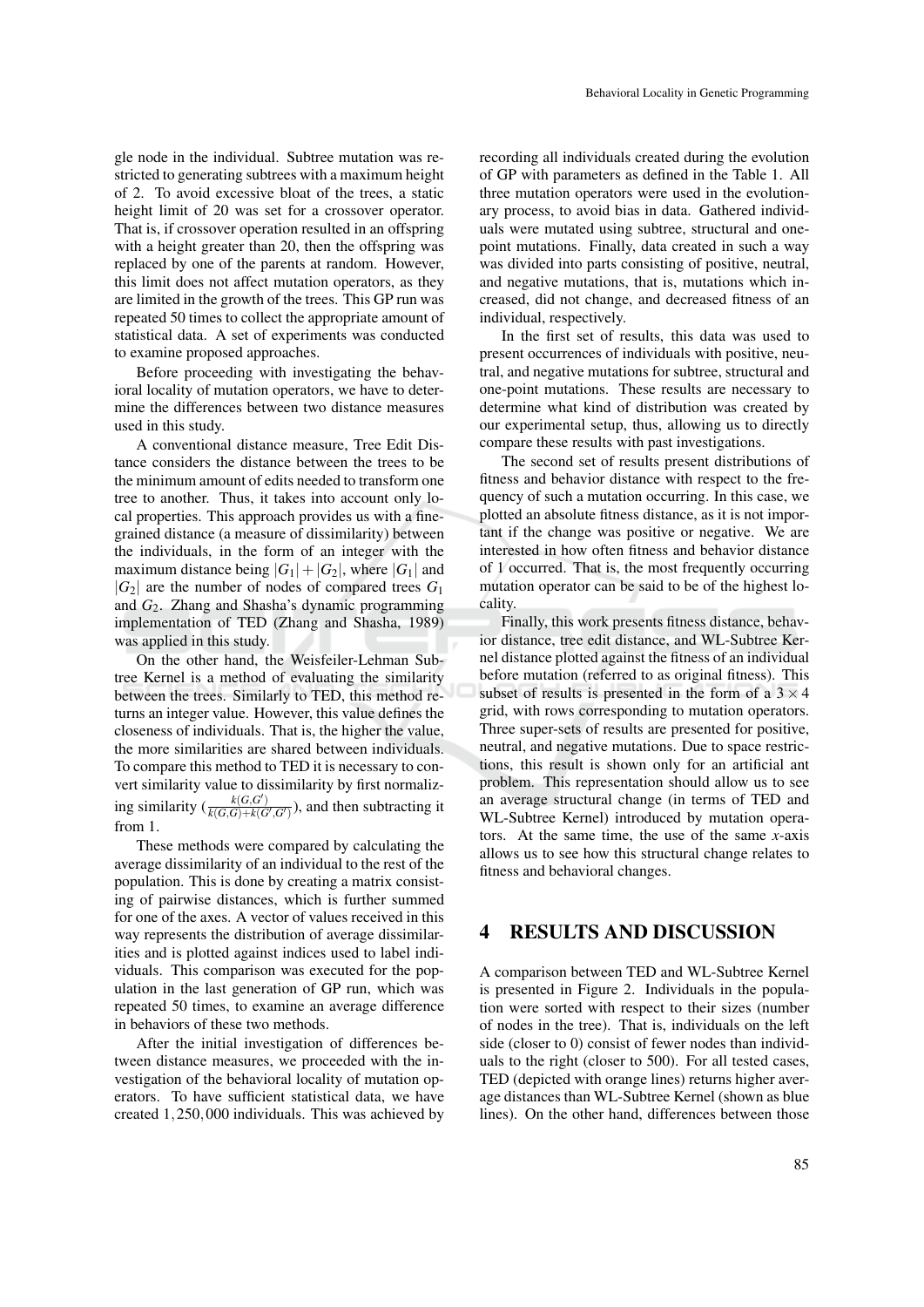

Figure 2: Distribution of average dissimilarity vs label of an individual for artificial ant (left) and even-6-parity (right).



Figure 3: Occurrences of individuals after applying subtree (left), structural (middle), and one-point mutation (right). Results for artificial ant problem (top) and even-6-parity (bottom).

Table 2: Frequencies of subtree, structural and one-point mutations leading to fitness and behavior distance to be 1.

|         | Artificial Ant                                                                                                                              |                 | Even-6-Parity                                                                       |                  |
|---------|---------------------------------------------------------------------------------------------------------------------------------------------|-----------------|-------------------------------------------------------------------------------------|------------------|
|         | Fitness                                                                                                                                     | <b>Behavior</b> |                                                                                     | Fitness Behavior |
| Subtree |                                                                                                                                             |                 | $2.86 \cdot 10^{-2}$ $6.17 \cdot 10^{-5}$ $1.75 \cdot 10^{-2}$ $9.06 \cdot 10^{-3}$ |                  |
|         | Structural $\begin{array}{ l} \n2.96 \cdot 10^{-2} \quad 4.25 \cdot 10^{-5} \quad 1.33 \cdot 10^{-2} \quad 7.10 \cdot 10^{-3}\n\end{array}$ |                 |                                                                                     |                  |
|         | One-Point   $1.65 \cdot 10^{-2}$ $1.85 \cdot 10^{-5}$ $1.19 \cdot 10^{-2}$ $6.57 \cdot 10^{-3}$                                             |                 |                                                                                     |                  |

two values are fairly stable (green line). This is the difference in dissimilarity evaluation between TED, which computes dissimilarity by considering only local differences, and WL-Subtree kernel, which considers both local and global properties of the trees. WL-Subtree kernel calculates the similarity by taking into account several feature vectors, created through the relabeling procedure, as shown in Figure 1. As

an effect, it "dilutes" small differences, thus considers trees to be more similar. This is more visible for bigger individuals, where the difference between the two methods is increasing (seen as a rise in values presented by the green line).

Figure 3 shows the occurrences of individuals after applying three mutation operators. For artificial ant problem, we can observe various peaks of neutral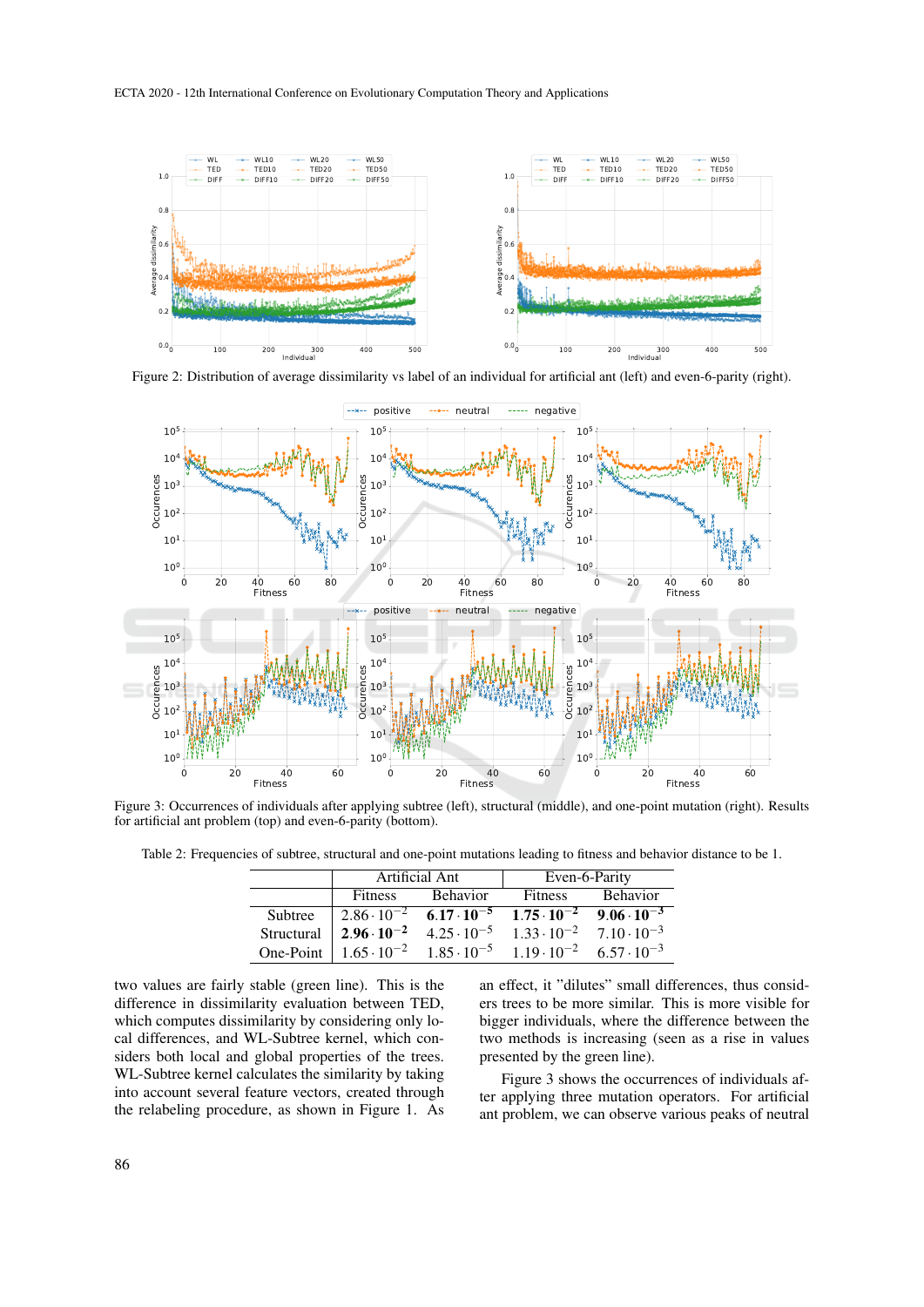

Figure 4: Distribution of fitness distance (top) and behavior distance (bottom) vs frequency. Results for the artificial ant problem (left) and even-6-parity (right) using subtree, structural, and one-point mutation.



Figure 5: Results after applying subtree (top), structural (middle), and one-point mutation (bottom) for an artificial ant problem. Original fitness vs positive fitness (first column), original fitness vs behavior distance (second column), and structural distance metrics using edit distance (third column) and Weisfeiler-Lehman Subtree Kernel (fourth column).

and negative mutations in the fitness range. The first set of peaks can be observed for low fitness values  $(< 15$ ). This is consistent with results given in (Langdon and Poli, 2013), where it was shown that the number of individuals with low fitnesses (regardless

of their size) is always high in artificial ant problem. However, similarly high peaks can also be observed in the fitness range of  $[50, 70]$ . However, these peaks appear in the distribution of fitness values in the search space, thus are unique to the problem rather than to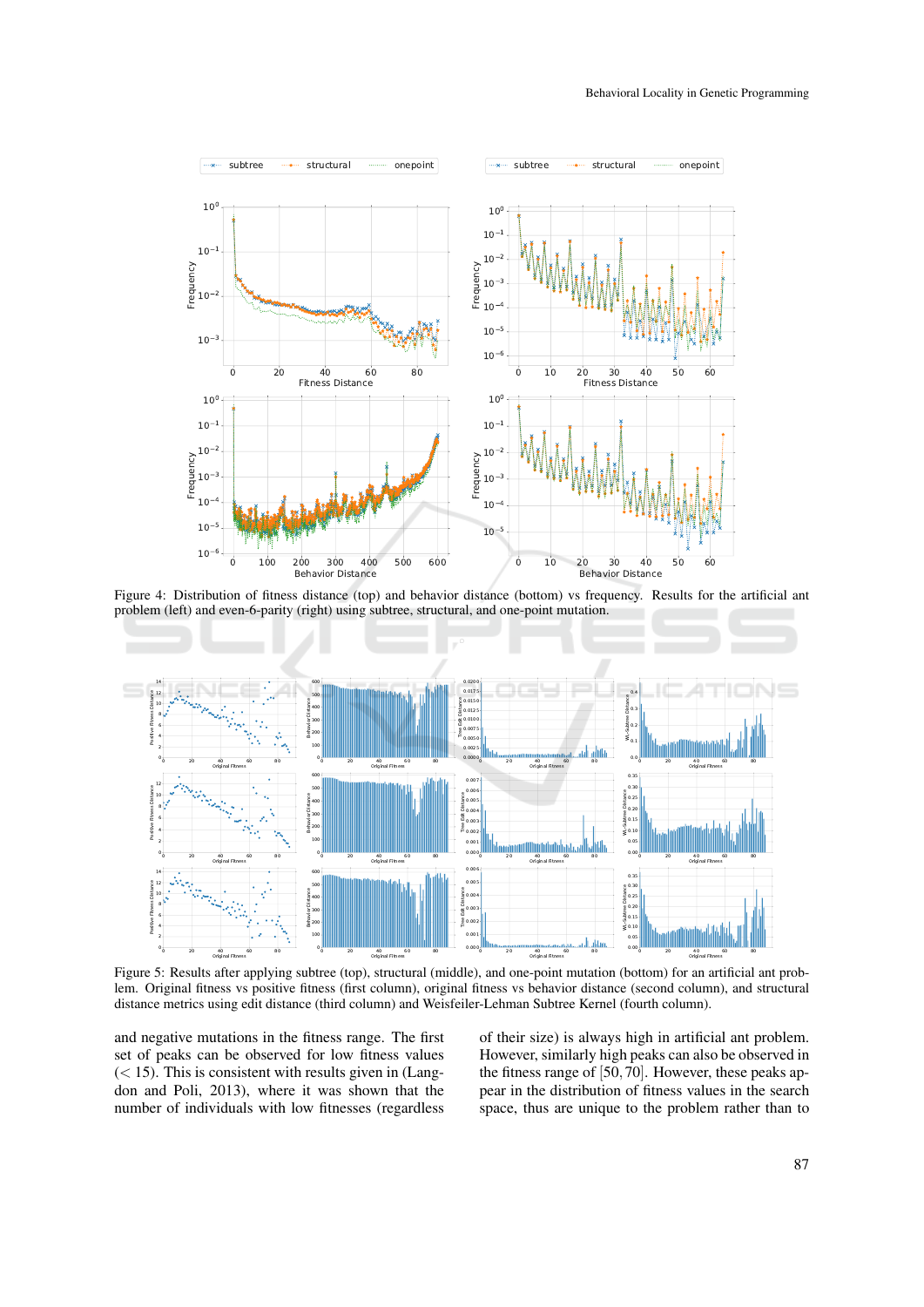

Figure 6: Results after applying subtree (top), structural (middle), and one-point mutation (bottom) for an artificial ant problem. Original fitness vs neutral fitness (first column), original fitness vs behavior distance (second column), and structural distance metrics using edit distance (third column) and Weisfeiler-Lehman Subtree Kernel (fourth column).



Figure 7: Results after applying subtree (top), structural (middle), and one-point mutation (bottom) for an artificial ant problem. Original fitness vs negative fitness (first column), original fitness vs behavior distance (second column), and structural distance metrics using edit distance (third column) and Weisfeiler-Lehman Subtree Kernel (fourth column).

the genetic operators (Galván-López et al., 2010b). In our case, there is also an additional peak for a fitness value of 89. This peak is the result of our static bloat control, which simply discarded all offspring created using crossover, which resulted in trees with heights higher than 20. This resulted in the replication of highly fit (and possibly bloated) individuals in the latter stage of the evolutionary process, thus, it is the result of our sampling method. It is interesting to see that for subtree and structural mutations, neutral mu-

tations dominate in low fitness range. This changes above fitness value of 20, where suddenly most of the mutations have negative effects. In the latter fitness range, neutral and negative mutations occur at a similar rate. On the other hand, when the one-point mutation is applied, most of the mutations are neutral for fitness values lower than 45. Positive mutations act similarly for all mutation operators. These occur most frequently in low fitness range and are very rare for individuals with high fitnesses.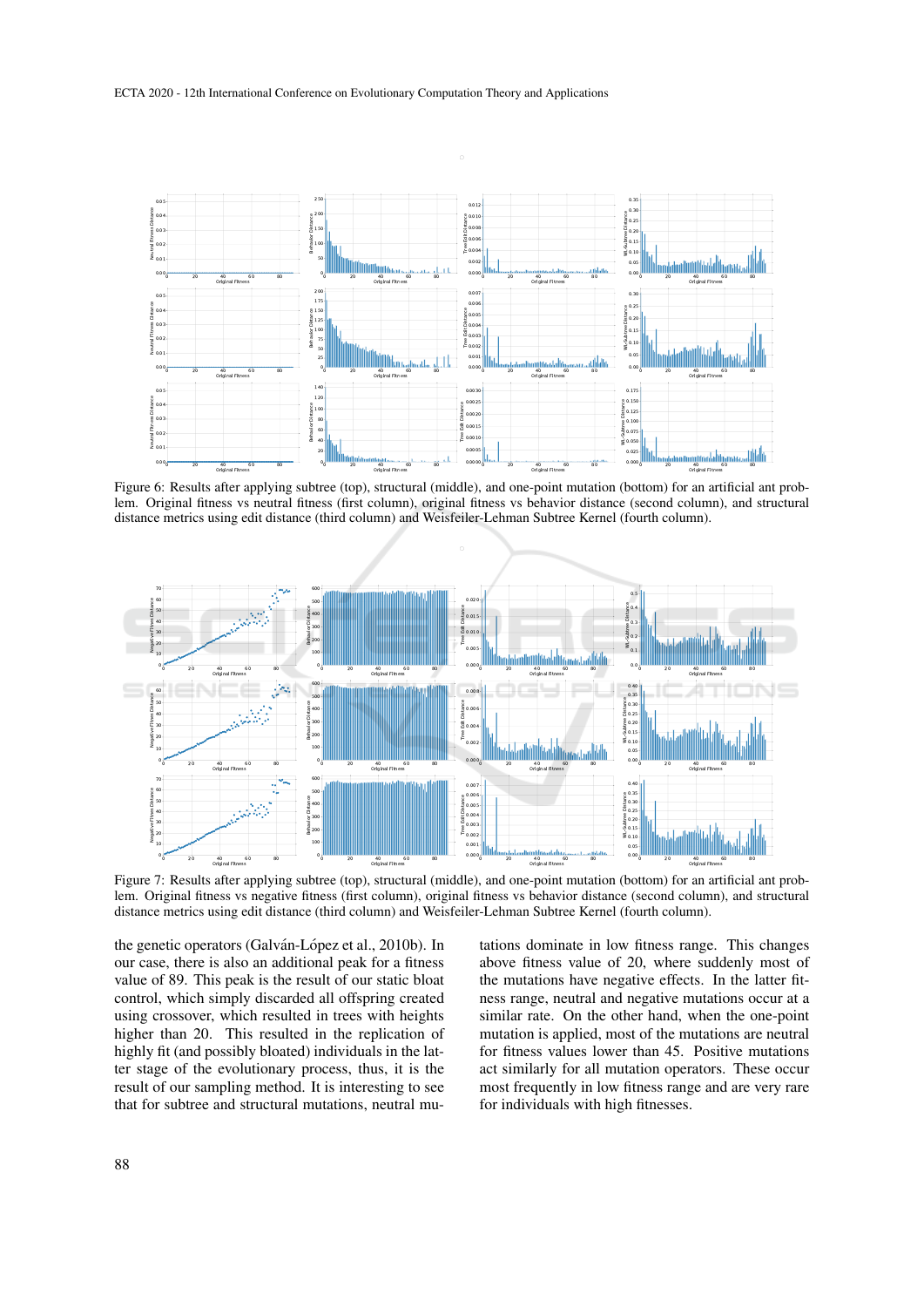Reversed behavior can be observed for even-6 parity problems. In this case, most of the mutations appear for programs with high fitness values (above half of the maximum fitness, i.e. 32 for even-6parity). In this range, neutral and negative mutations dominate and occur at similar rates. On the other hand, positive mutations are as frequent as neutral mutations in the lower half of fitness values. Similar results were reported in (Galván-López et al., 2010b). This means that bloat control, which changed the distribution of fitness values for an artificial ant problem, did not affect outcomes for even-6-parity problem.

The locality of mutation operators is shown in Figure 4. Let us start an analysis of the locality of a mutation operator in a genotype-fitness mapping (top part of Figure 4). First of all the highest frequency can be observed for neutral mutations (fitness distance of 0), regardless of mutation operator. For artificial ant problem, we can see that it is substantially less common for mutation operator to introduce big fitness change. This tendency can also be observed for even parity problem. However, it is far more common for mutation operation to drastically change the fitness of the individual in even parity problem. This is related to the neutral landscape of even parity problem, for which even small changes of the genotype can be detrimental for the program.

The locality of mutation operators in genotypebehavior mapping can be seen in the bottom part of Figure 4. For even parity problem, the distribution of behavior distance to the frequency of it occurring, looks pretty much the same as the distribution of fitness distance. On the other hand, genotype-behavior mapping presents a completely different view of an artificial ant problem. Even in this picture, neutral mutations are most common, however, small behavioral differences are very rare (frequencies at the level of 10−<sup>5</sup> ). Conversely, big behavioral changes (behavior distances close to 600) are very common (around 10−<sup>2</sup> ). Frequencies, when fitness distance and behavior distance are 1, are presented in Table 2. Presented values show that subtree mutation presents the highest locality, with the one-point mutation having the lowest locality. This result is counter-intuitive. The one-point mutation is the simplest mutation, which replaces a single node of a tree, thus should have the highest locality. On the other hand, subtree mutation is capable of introducing drastic genotypic changes. This finding is a little bit different from the results reported in (Galván-López et al., 2010b), in which structural mutation is shown to have the highest locality.

Finally, we have to analyze the relation between fitness and behavior distance to genotypic change in-

troduced through mutations. Cases for positive, neutral, and negative mutations are analysed separately, and are shown in Figures 5, 6, and 7, respectively. Due to space restrictions, only results for an artificial ant problem are presented.

Let us first focus on the results for positive mutations (Figure 5). We can see that on average, the biggest fitness change is introduced to individuals with original fitness of around 10. After this point, the average improvement of an individual's fitness decreases, thus becoming harder to improve programs. The biggest change can be seen for original fitness values above 60, where suddenly the distribution becomes rugged. These are local optima, which cannot be easily escaped. It is known that an artificial ant problem has a highly multimodal landscape, with many plateaus split by deep valleys (Langdon et al., 1998). This means that bigger genotypic, as well as behavioral changes, are required to escape such optima. Similar ruggedness of the landscape can be observed in the following plots for behavioral and structural distances. In the case of behavior, we can see that overall behavioral changes (corresponding to fitness improvements) are high, but they also decrease after the original fitness of 10. This behavior is fairly natural, that is, to improve individuals with high fitnesses we have to optimize their behaviors. However, when optimal solutions are found (fitnesses  $> 60$ ), it is necessary to introduce big changes to the behavior (similar to fitness and genotypic changes) to improve an individual. Similar behavior can be observed for structural changes, which are relatively low for the whole spectrum of fitness values. However, this relation becomes rugged in the same region as for fitness and behavior changes. In the case of tree edit distance, this relation is harder to see, because it takes into account only how many edits are necessary to change one tree into another. According to TED, big behavioral changes are accompanied by small genotypic changes (only a small subset of nodes was changed). On the other hand, WL-Subtree kernel claims that the introduced changes are far greater (on par with changes introduced for individuals with low fitnesses).

For neutral mutations, we can observe that big behavioral changes are recorded for individuals with low fitness values. These behavioral changes are accompanied by relatively high genotypic changes as shown by both distance measures. On the other hand, individuals with high original fitnesses, experience small or no behavioral changes, even for relatively high genotypic mutations, as given by WL-Subtree kernel. That is, a highly fit individual cannot drastically change its behavior if it wants to keep its fitness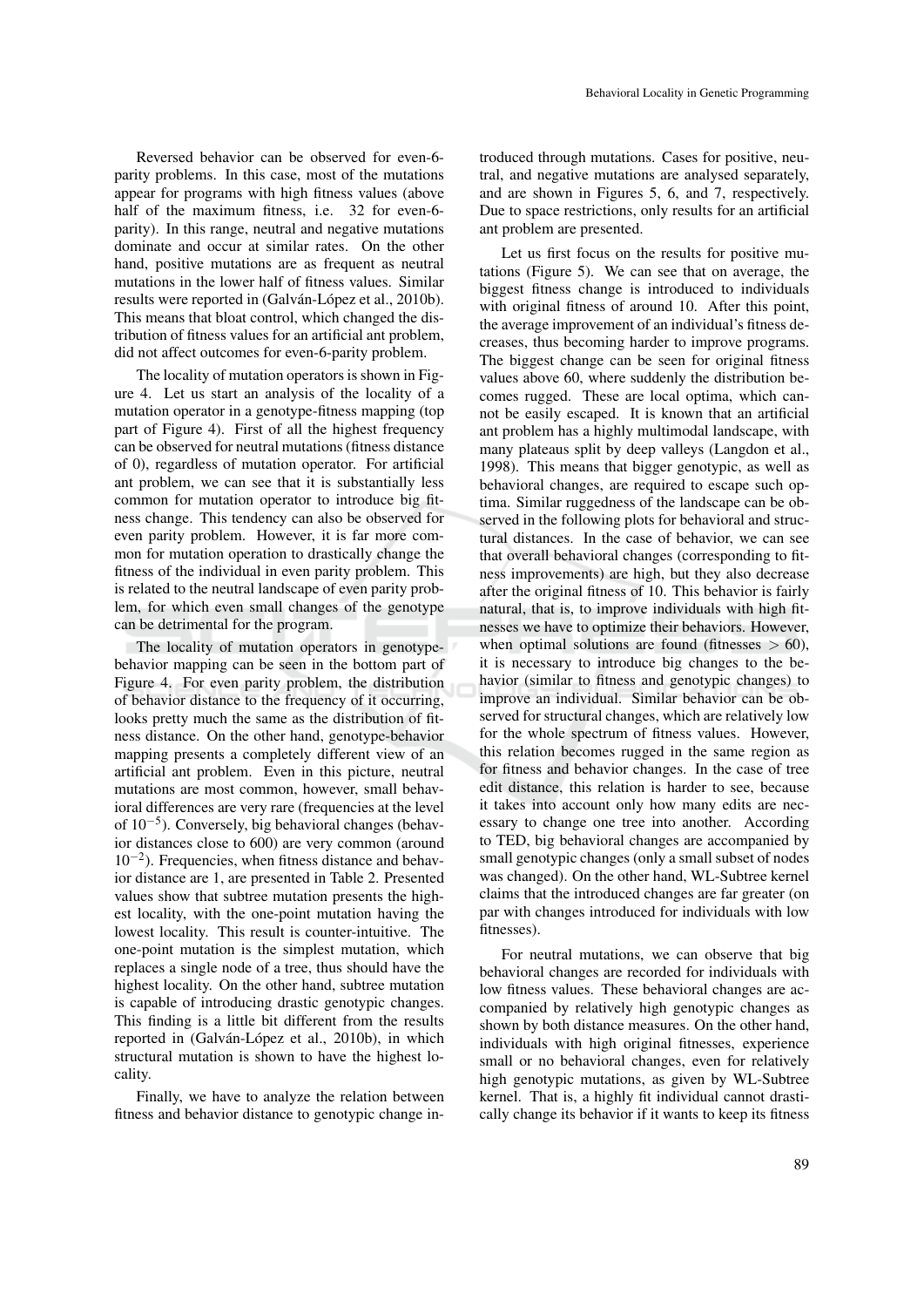value unchanged. It is worth mentioning, that these genotypic changes are smaller than the ones observed for positive mutations (according to WL-Subtree kernel:  $< 0.2$  for neutral and  $> 0.2$  for positive mutations). That is, these changes are small enough not to escape local optima, as well as, they are not big enough to enter valleys.

Finally, in the case of negative mutations, we see that the most detrimental changes can be observed for individuals with high original fitnesses  $(> 70)$ . From the behavioral perspective, all individuals experience very high changes to their behaviors. This landscape is stable in comparison to the behavior changes observed for positive mutations. It is interesting to see that for negative mutations, structural changes are overall higher than the ones observed for neutral mutations, but are lower than for positive mutations.

# 5 CONCLUSIONS

Two contributions of this paper are: (i) extending the definition of GP by considering genotype to behavior mapping; and (ii) proposed to use the family of similarity measures, Graph Kernels, as a way to calculate genotypic distance. Our proposals were tested on two benchmark problems, artificial ant and even parity problem.

First of all, traditionally used Tree Edit Distance (TED) was compared to the Weisfeiler-Lehman Subtree Kernel. This comparison showed that TED considers trees to be significantly more different than WL-Subtree kernel. This is due to the way, the dissimilarity between the trees is calculated, that is WL-Subtree kernel considers both local (node level) and global (neighborhoods) properties of trees. This means that the WL-Subtree kernel uses both syntactic (structural) and semantic (behavioral) information, to evaluate dissimilarity.

Investigations on the locality of three basic mutation operators: subtree, structural, and one-point mutations, showed that subtree mutation has the highest locality. This result is counter-intuitive because subtree mutation changes subtrees (and possibly whole tree). This result is common for both genotype to fitness and genotype to behavior mappings. However, for the artificial ant problem, all three mutation operators have low locality in genotype to behavior mapping. That is, the frequency of a highly local change to occur is much less common than a low locality change to happen (frequencies at the level of  $10^5$  vs  $10<sup>2</sup>$ , respectively). In the case of even-6-parity, distributions of fitness, and behavior distances were approximately the same.

Finally, our results showed that all mutations are detrimental to the original behavior of an individual, regardless of its original fitness and the size of introduced genotypic change. Three considered mutation operators are of low behavioral locality, that is, they rarely preserve behaviors of programs. Therefore, even small changes in the genotype, drastically change an individual's behavior, thus resulting in slight improvements or considerable deterioration of the fitness of an individual. Small behavioral changes were also recorded, however, these did not change the fitness of programs.

This work can be extended in several ways. First of all, it could be applied to a wider variety of problems, e.g. symbolic regression (both benchmark and real-world problems), maze navigation, image processing, and scheduling. Furthermore, this work applied the Weisfeiler-Lehman Subtree kernel as a dissimilarity measure, however, various methods could also be used, such as, Shortest Path, Random Walk, Graphlet Sampling, and Laplacian kernels. Finally, it may be worthwhile to investigate how different reperesentations of intermediate phenotypes (e.g. binary decision diagrams) affect the fitness landscape.

## **REFERENCES**

- Belea, R., Caraman, S., and Palade, V. (2004). Diagnosing the population state in a genetic algorithm using hamming distance. In *International Conference on Knowledge-Based and Intelligent Information and Engineering Systems*, pages 246–255. Springer.
- Burke, E. K., Gustafson, S., and Kendall, G. (2004). Diversity in genetic programming: An analysis of measures and correlation with fitness. *IEEE Transactions on Evolutionary Computation*, 8(1):47–62.
- Burks, A. R. and Punch, W. F. (2015). An efficient structural diversity technique for genetic programming. In *Proceedings of the 2015 Annual Conference on Genetic and Evolutionary Computation*, pages 991–998.
- Galvan-Lopez, E. (2009). *An analysis of the effects of neutrality on problem hardness for evolutionary algorithms*. PhD thesis, University of Essex.
- Galván-López, E., McDermott, J., O'Neill, M., and Brabazon, A. (2010a). Defining locality in genetic programming to predict performance. In *IEEE Congress on Evolutionary Computation*, pages 1–8. IEEE.
- Galván-López, E., McDermott, J., O'Neill, M., and Brabazon, A. (2010b). Towards an understanding of locality in genetic programming. In *Proceedings of the 12th annual conference on Genetic and evolutionary computation*, pages 901–908.
- Gustafson, S. and Vanneschi, L. (2008). Crossover-based tree distance in genetic programming. *IEEE Transactions on Evolutionary Computation*, 12(4):506–524.